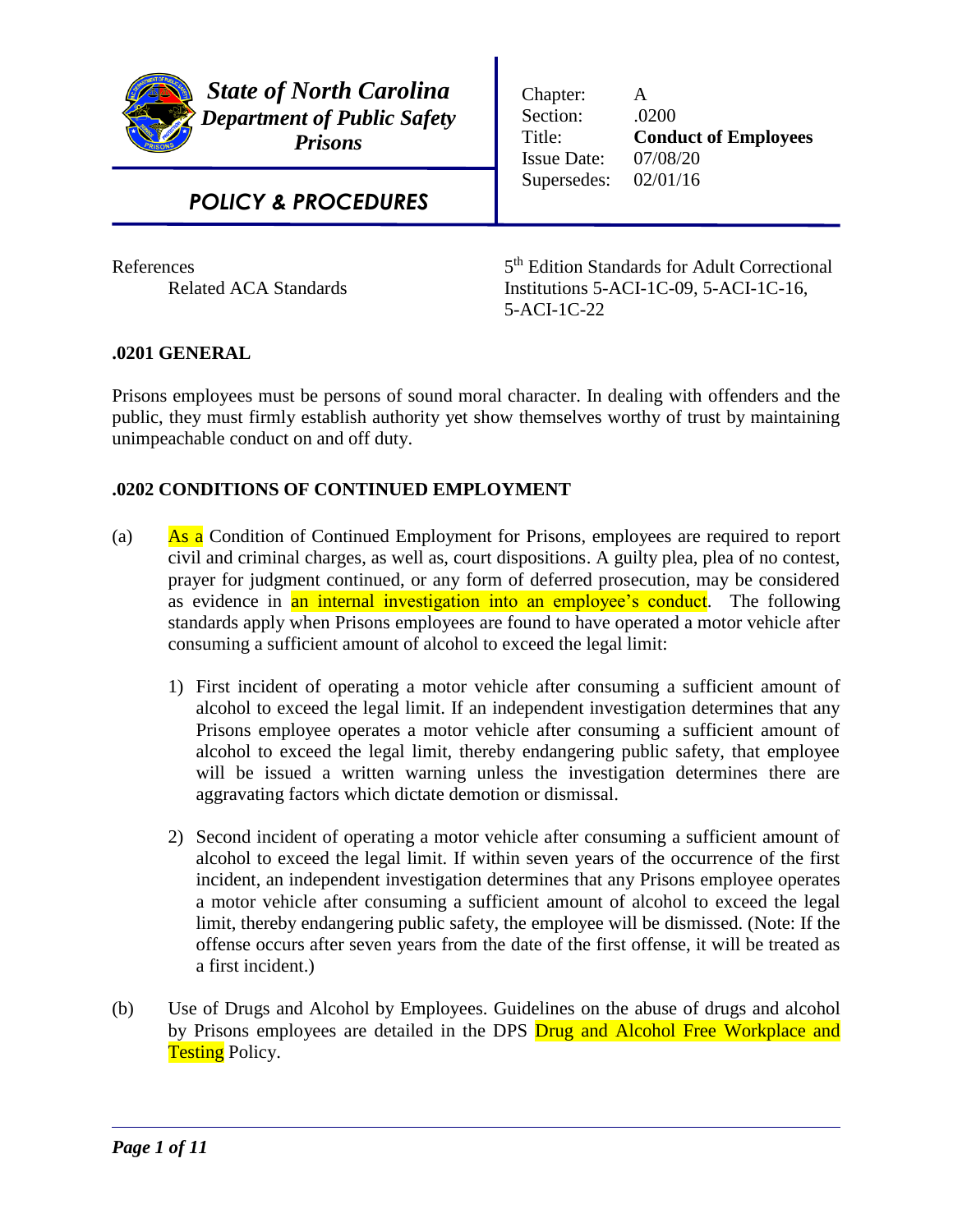- (c) Debts of Employees. Employees are expected to pay their just debts and to handle their financial obligations in such a manner as not to embarrass Prisons. Prisons must not be placed in the position of acting as a collection agency. Whenever it is brought to the attention of the **Division of** Prisons that an employee evades the payment of their lawful debts, or is otherwise financially irresponsible, such fact may be cause for disciplinary action up to and including dismissal.
- (d) Use of Offender Labor, State Owned Supplies and Equipment.
	- 1) No work will be done in any shop or by any **offender** for the private purposes of any employee or any other person, except as specifically authorized by law or regulation. No employee shall derive any direct or indirect benefit from the use of **offender** labor. Further, no other person may derive either direct or indirect benefit from the use-of offender labor that is not specifically authorized by law or regulation.
	- 2) No employee will consume or use equipment, facilities, or supplies, including scrap material, except as they may be legally entitled to do. All equipment, facilities, and supplies provided by the department will be used according to design and instructions for the safety of offenders, personnel, and other persons. Provided, the transfer and disposition of all surplus state property, including scrap material, shall be conducted in accordance with procedures established by the Department of Administration, Surplus Property section, NCAC 43. No state-owned property will be transferred or sold without written authorization of the **Director of Administrative Services**. Food, cleansers, and other supplies will be used according to recipes and instructions.
	- 3) Motor vehicles, firearms, and other equipment will be handled and operated as authorized in accordance with safety rules and instructions and with the use of all safety devices provided. All facilities will be used according to design.
	- 4) All Prisons employees are instructed and warned that any climbing or jumping over custodial fences or other fences is not authorized and will not be permitted, and that gates, doors, locks, steps, and other means provided for proper passage through or over fences, bars, or walls will be used according to design and instructions at all times.
- (e) Discrimination, Harassment and Racial Issues
	- 1) Employees will treat all **offenders** with equal dignity and courtesy. No decision regarding discipline, transfer, selection of **offenders** for work assignments or rehabilitative programs will be made on the basis of race, creed, color or national origin, gender, disability or political views.
	- 2) Employees should be provided training in human relations so that cultural barriers impeding effective communication between offenders and staff may be removed, and tension reduced. Incidents involving racial harassment or intimidation will be reported in accordance with personnel policy. Those employees involved in such incidents will be disciplined in accordance with personnel policy up to and including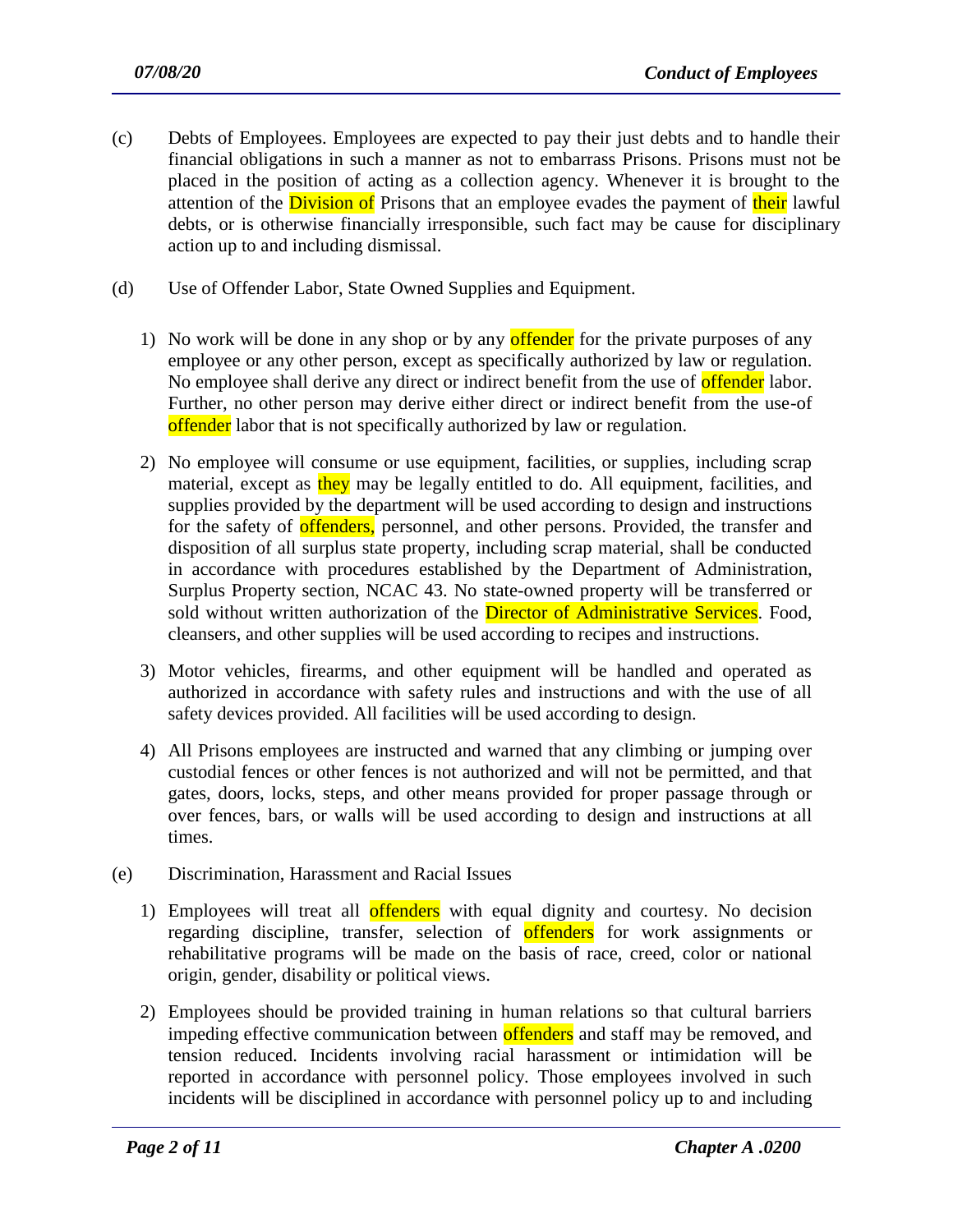dismissal.

- 3) Employees are required to treat one another in a professional manner at all times. Guidelines are detailed in the Department of Public Safety's Unlawful Workplace Harassment Policy.
- (f) Personal Dealings with **Offenders** 
	- 1) Employees will maintain a quiet but firm demeanor in their dealings with **offenders** and will not indulge in undue familiarity with them. Whenever there is reason for discussing an offender's problems with them, employees will exhibit a helpful but professional attitude. No employee will discuss their personal affairs with an offender.
	- 2) Employees will not borrow anything from or lend anything to nor accept gifts or personal services from, nor barter or trade with any offender, except as specifically authorized by law, regulations, or directive. Employees will not tip an offender. Employees will not make gifts or perform personal services for offenders not in keeping with authorized operations. It is a criminal offense for any person to sell or give any offender any intoxicating drink, barbiturate or stimulant drug, or any narcotic, poison or poisonous substance, except upon the prescription of a physician, or to convey to or from an offender any letters or oral messages or any instrument or weapon by which to effect an escape, or that will aid in an assault or insurrection, or to trade with an offender for clothing or stolen goods or to sell or give an offender any article forbidden by Prisons rules to include tobacco and or mobile cellular devices. Employees committing a criminal offense will be dismissed from the service and their appropriate superior officer will initiate proceedings for the prosecution of the offenders. (see G.S. 14-258.1)
	- 3) No employee will engage in acts of horseplay or joking with **offenders** or deliver or send messages or engage in written personal correspondence or conversing with offenders via telephones or electronic devices.
	- 4) An employee shall not knowingly make or maintain contact with or in any way associate with a member of an **offender's** family or close associates, unless their assigned duties require such an association or unless they have been specifically authorized to do so by the Commissioner of Prisons or designee. If an employee is contacted by the family or close associates of an offender, the employee will report this fact to their superior at the earliest practicable time.
	- 5) An employee shall not engage in sexual misconduct or harassment with an offender as outlined in the Prison's Offender Sexual Abuse and Harassment Policy, F.3400.
	- 6) An employee shall not knowingly enter into a personal relationship with an **offender**, an offender under supervision, their family members, or close associates.
	- 7) Any employee who learns that a person with whom they have had or have had a personal relationship has come under supervision of or is incarcerated by the Department of Public Safety shall report in writing to their supervisor within 48 hours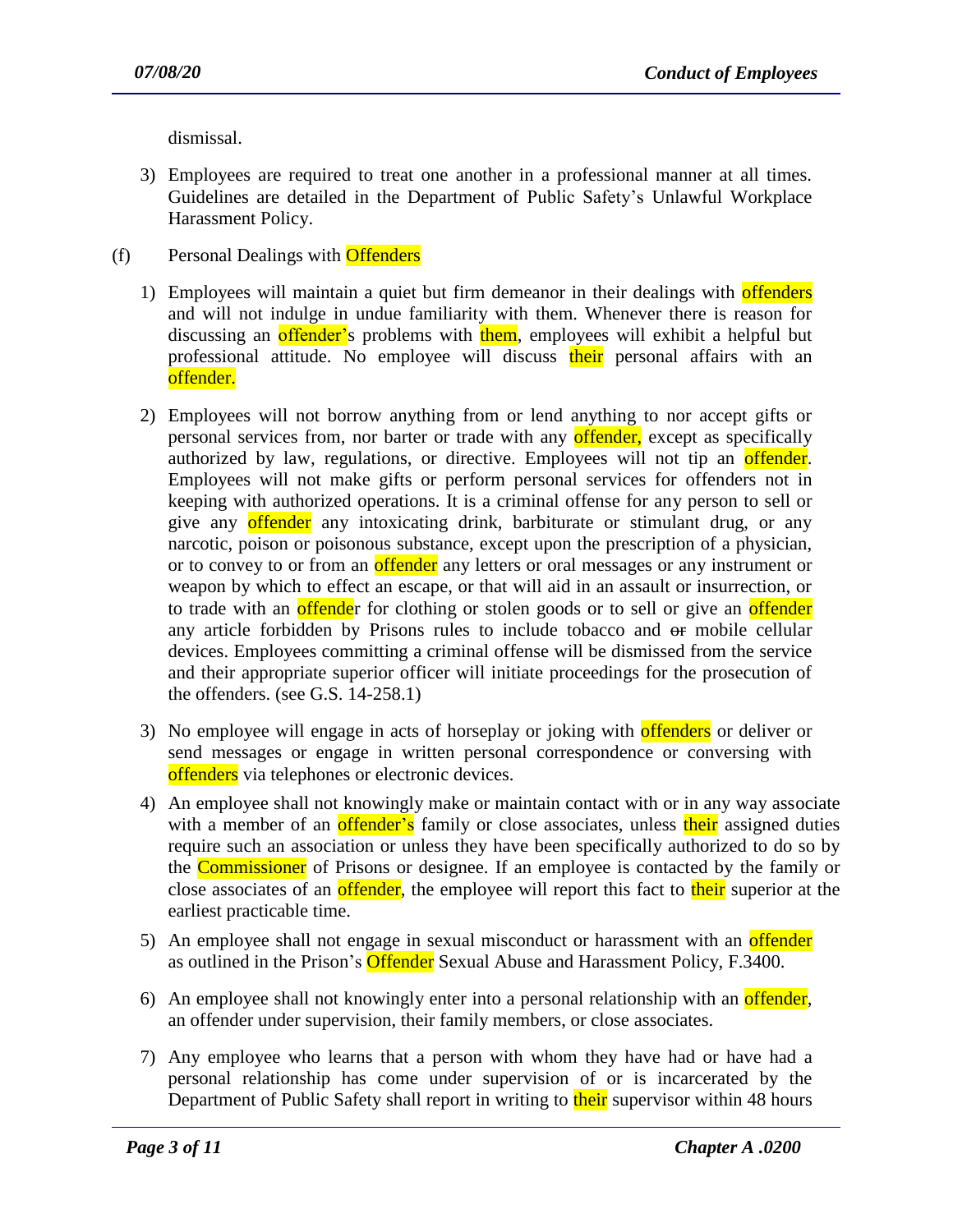of learning that the person is under supervision or incarcerated. Supervision includes probation, post-release supervision, and parole.

8) Any employee involved in such personal dealings with offenders as outlined in section A.202 (f) will be subject to disciplinary action up to and including dismissal.

Note: Employees shall be responsible for bringing the above-cited situations or any other situation that could be considered personal to the attention of their supervisor and when in doubt about a particular situation, the employee shall be responsible for asking questions to seek clarification of their obligations under policy.

- $(g)$  Language. The use of abusive, indecent, or profane language in the presence of **offenders** is forbidden. Any employee who curses an **offender** will be subject to disciplinary action up to and including dismissal. A person so dismissed will not be eligible for reinstatement (see G.S. 148-23).
- (h) Personal Relationships Between Prisons Staff
	- 1) Prisons must work to ensure that its workplaces are free from unnecessary disruptions and inappropriate employee conduct. All employees and agents of Prisons are expected to act in a manner consistent with standards of personal conduct that contribute to a professional working environment for all and further the mission of Prisons.
	- 2) Romantic, intimate or personal relationships between Prisons supervisory and subordinate level personnel who are assigned to or are working at the same workplace have a significant potential for creating disruption at the workplace, including generating complaints of favoritism and unequal treatment by other employees, causing personal disagreements to be brought into the work site, and giving rise to allegations of harassment.
	- 3) While romantic, intimate or personal relationships between Prison employees are not prohibited, supervisory and management level personnel are strongly discouraged from seeking to date, dating, or engaging in romantic, intimate or personal relationships with subordinate level personnel. Further, all employees are reminded that disruption of the workplace caused by employee personal relationships will not be tolerated. It is the policy of Prisons that if a supervisory level employee is currently or becomes involved in a personal/romantic/intimate relationship with a subordinate level employee who is assigned to (or works at) the same work site, both employees must report that they "have a relationship required to be reported under the Staff Relationships policy." The reporting of these relationships will aid in reducing the risks of disruption in the workplace and breaches in security, as well as aid management in promoting professional relationships in the workplace.
	- 4) Any Prisons employee:
		- (A) Who is or becomes involved in a personal/romantic/intimate relationship as outlined in section 7(B) below with a supervisory or subordinate level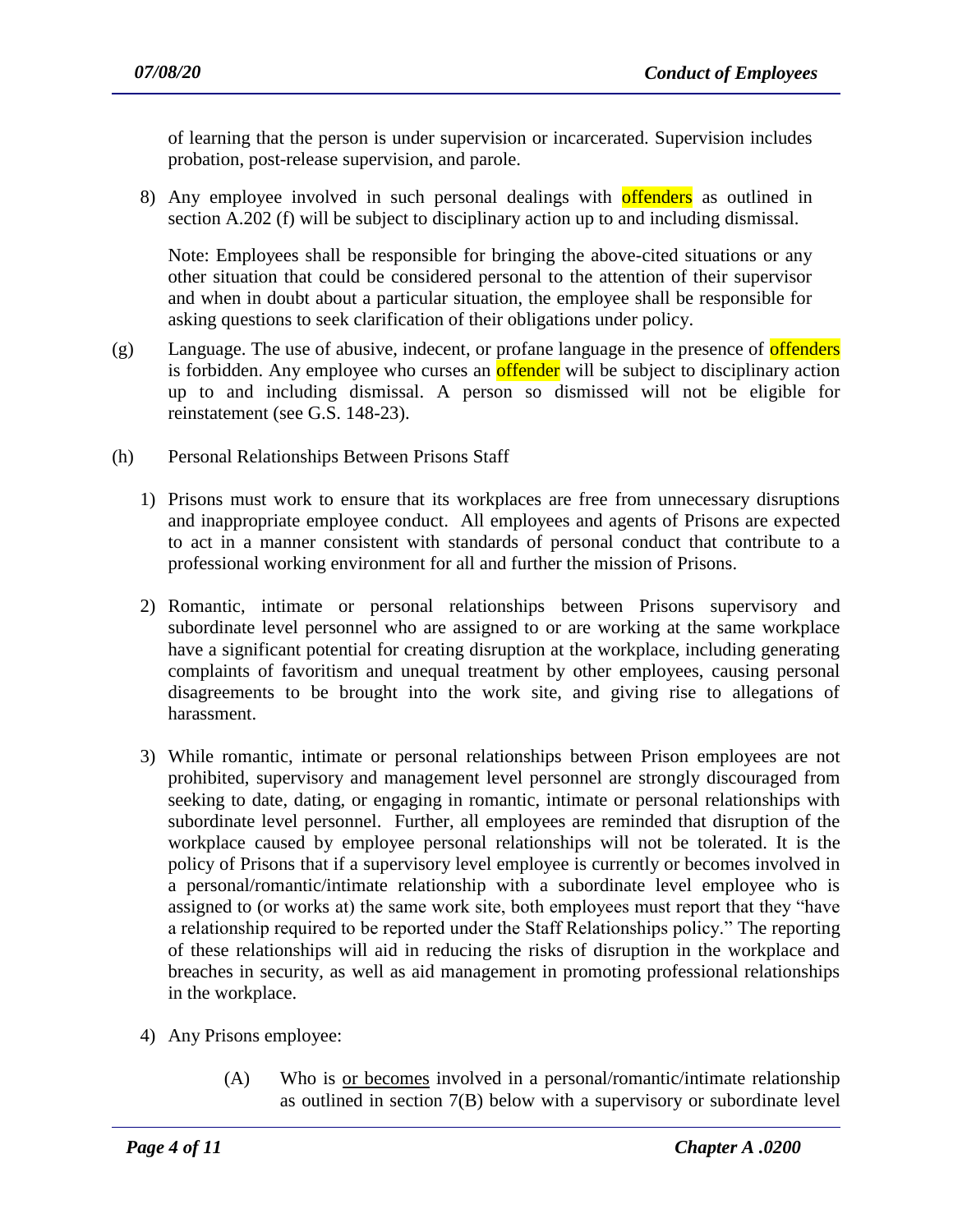Prisons employee who is assigned to or works at the same work site MUST report the existence of such relationship in writing to the highest level of authority at that workplace, e.g., the Facilities Head, Region Director, **Commissioner** of Prisons

- (B) Pursuant to this policy, there is NO requirement to report personal details regarding the relationship, and that is discouraged. The duty is to report that "a relationship required to be reported under the Staff Relationship policy exists" between the named Prisons employees.
	- (i) For example, even if an employee must report that they have "a relationship required to be reported under the Staff Relationship policy," with another identified Prisons employee, there is no duty to report whether the relationship is platonic or sexual. Nor is there a duty to report when or how the relationship began, where the employees see each other, how much time the employees spend together or what they do when they see each other, or any other details related to the nature of the relationship.
	- (ii) Under this policy there is no duty to report mere socializing with another employee, unless there is also a relationship as outlined in 7(B) below.
- (C) Employees are discouraged from discussing at the workplace or with coworkers the private details of their personal relationships. Persons who choose to share socially their personal information assume the risk that this information will become common knowledge among their coworkers.
- 5) If for some reason an employee feels that reporting the existence of the relationship to the highest level of authority at their workplace would not be appropriate, then the employee must report it to the next level supervisor in the chain of command, e.g., Region Director Commissioner of Prisons
- 6) Employees who report the existence of a relationship under this policy will be given a copy of the Department of Public Safety "Unlawful Workplace Harassment" policy and asked to sign showing they received the policy.
- 7) For purposes of this policy, individuals work at the same work site if they perform work at the same work site, even if one or both of the employees work at that work site only as a contractual employee or even if one of the employees is formally assigned to a different work site (e.g., a different Prison, the Region Office or Prisons Administration) but comes to the other employee's work site to do work on an itinerant or part-time basis:

(A) "Workplace" or "work site" is defined as the entire facility or work location, e.g., a Prison, a Region Office, Prisons Administration.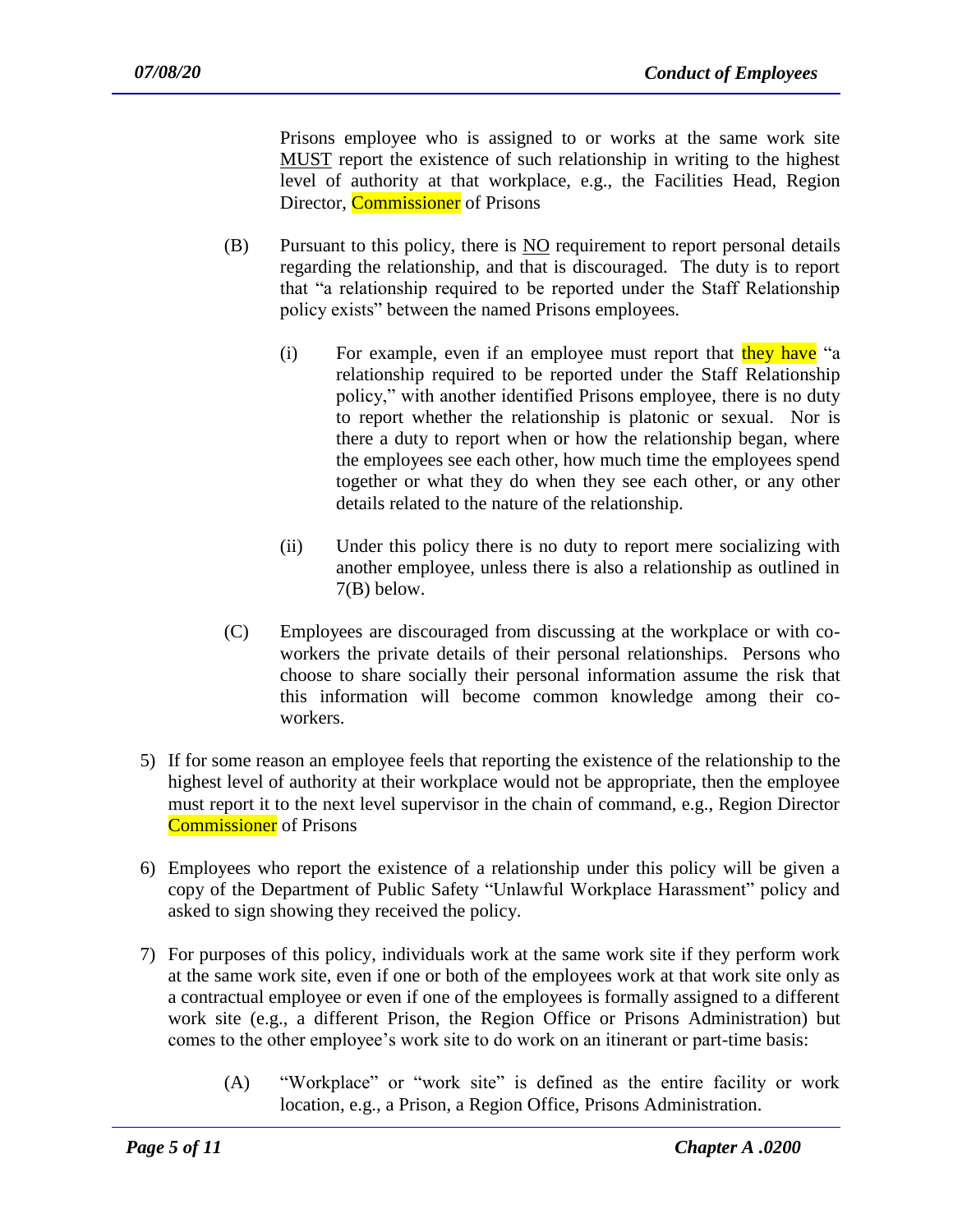- (B) Personal/romantic/intimate relationships that must be reported are:
	- (i) Romantic or sexual relationships, including dating for any length of time or engaging in intimate physical/sexual contact.
	- (ii) Cohabitation ("living together" or "roommate") relationships, regardless of the reason for cohabitation, e.g., whether the relationship is platonic, romantic, or sexual.
	- (iii) Financial relationships in which the employees have a shared/joint financial liability, such as being joint owners of a vehicle, boat, vacation property or a business, or where one employee owes the other employee a substantial amount of money.
	- (iv) Family relationships where individuals who work at the same work site are:
		- Parents or step-parents of the same child(ren)
		- Spouses
		- Parent/step-parent and child, including in-laws
		- Siblings or step-siblings, including in-laws
		- Grandparent and grandchild
		- Aunt or uncle and niece or nephew
- 8) The failure to report a relationship when required to do so by this policy is grounds for disciplinary action up to and including dismissal.
- 9) If an employee is in doubt about an issue regarding this policy, the employee should contact their chain of command or the Department's legal or EEO Office for guidance.
- 10) This reporting requirement is not restricted to reporting relationships between direct (or line) supervisors and subordinates. Prisons employees, who work at the same workplace, must report the existence of a romantic/intimate/personal relationship if one of the employees is in a position where they may have authority over the other. This includes relationships between employees in which one is of a higher or lower rank, position or classification than the other.
- 11) For purpose of the reporting requirement in this policy, a supervisory level employee is one who:
	- (A) Outranks the other by position or classification, or

(B) May supervise the other, even if such supervision would only be in an itinerant or "acting" capacity.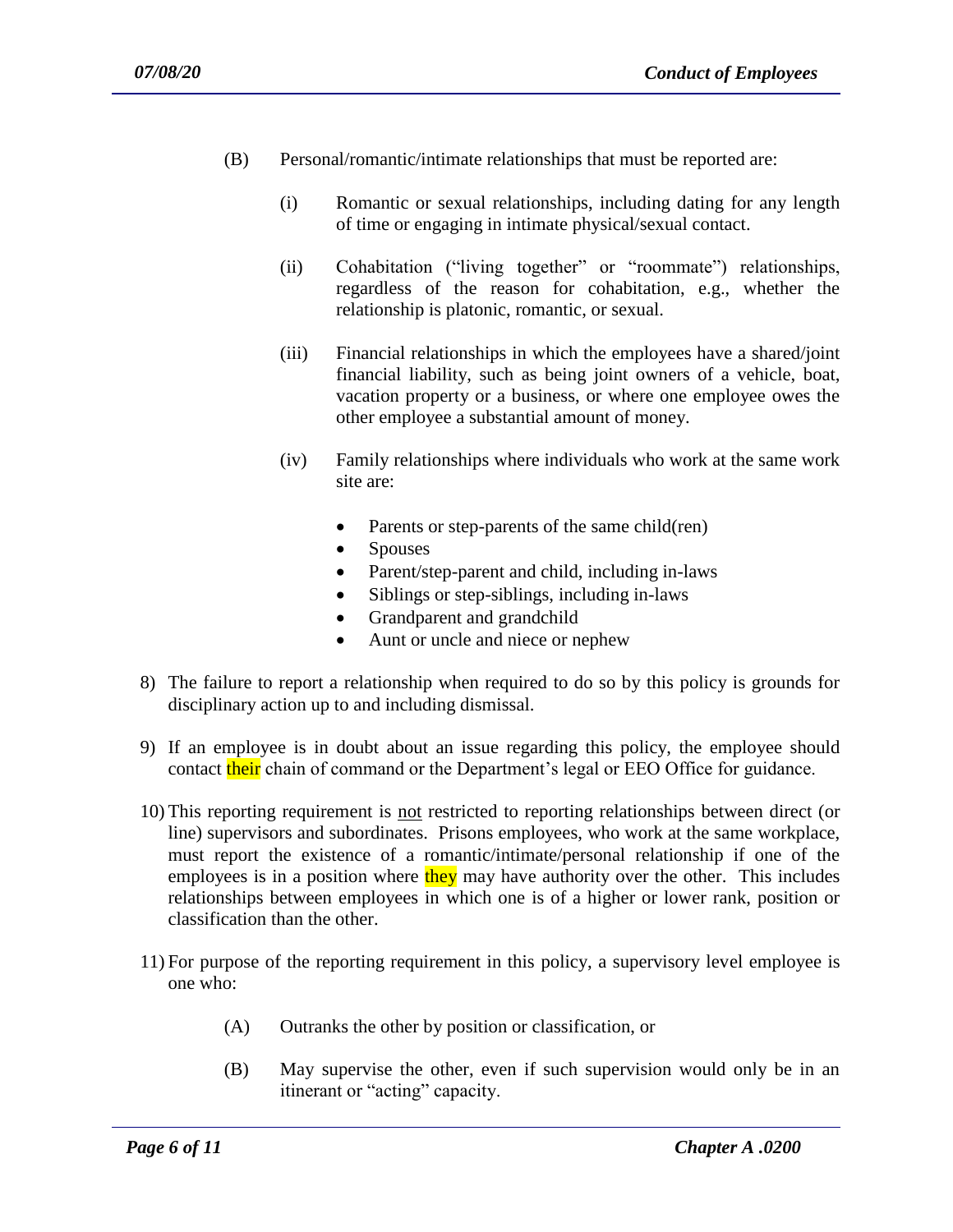- 12) For purposes of the reporting requirement in this policy, a subordinate level employee is one who:
	- (A) Is outranked by the other's position or classification, or
	- (B) May be supervised by the other, even if such supervision would only be in an itinerant or "acting" capacity.
- 13) This policy neither condones or prohibits any voluntary, personal relationship between Prisons employees.
- 14) The reporting of a relationship as required under this policy will be used to make appropriate workplace assignments in order to minimize potential workplace problems and liability. Managers are encouraged to be sensitive to the privacy of employees when dealing with these relationships and to safeguard confidential personal information. Managers are encouraged to consult with their chain of command and the Department's Legal and EEO Office for advice regarding any particular situation or issue.
- 15) Generally, when a relationship that must be reported under this policy exists between supervisory (or management) and subordinate level personnel, a re-assignment of one or both of the employees will be made.
	- (A) It is anticipated that the re-assignment will separate the employees so that the employees do not work together, and neither employee reports to or supervises the other.
	- (B) Work re-assignments may include but are not limited to: transfer to another facility or work site, shift change, and assignment to a different unit or location at the same work site.
	- (C) When a re-assignment is deemed necessary by management, any proposed re-assignment options offered by the affected employees will be considered. However, the ultimate decision regarding re-assignment will be made in the discretion of management.
	- (D) Factors that may affect management's decision include the ready availability of other appropriate work assignments for the employees and the operational impact of potential re-assignment options.
- (i) Financial Relations Between Employees. Employees are to be discouraged from borrowing money from or lending money to or becoming financially obligated to any other member of the **Division of** Prisons.
- (j) Neglect of Duty or Failure in Duty. Employees guilty of neglect or failure in duty will be subject to disciplinary procedures in accordance with the state personnel policy.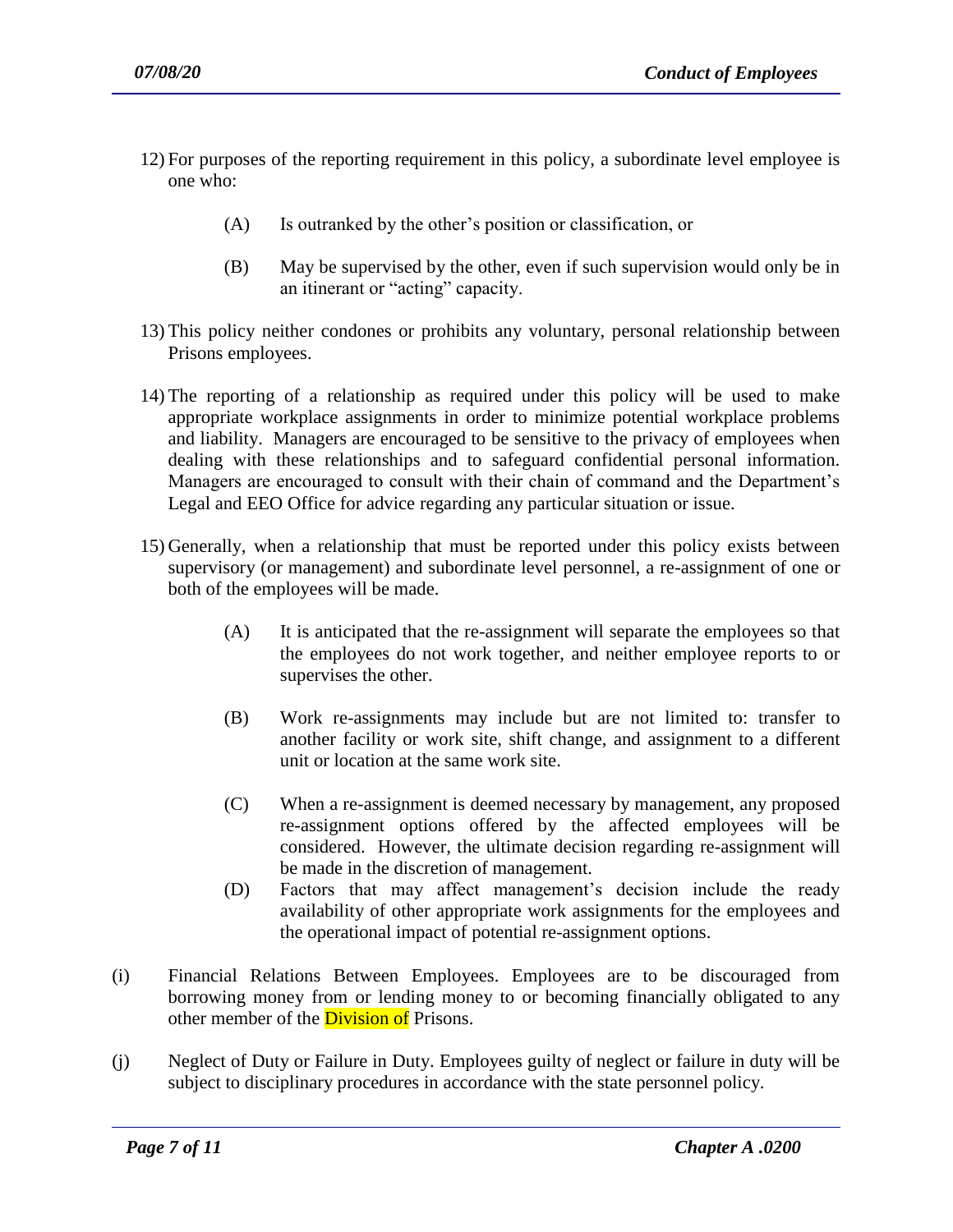(k) Employees are not permitted to accept gifts or favors from contractors, subcontractors, or vendors working or seeking to work with the North Carolina Department of Public Safety. Those employees who are found to have accepted "gifts" will be subject to disciplinary action.

#### **.0203 SOCIAL NETWORKING/MEDIA, PERSONAL WEB PAGES/SITES, AND OTHER MEDIUMS OF COMMUNICATION**

This section establishes guidelines for Prisons employees in reference to social networking, social media and personal web pages/sites and other mediums of communication.

- (a) Purpose
	- 1) Prisons employees are public servants who are held to a higher standard of general conduct and ethical standards.
	- 2) Prisons employees must maintain a level of professionalism in both on-duty and off-duty conduct and shall not engage in conduct that contradicts, compromises, or impedes the mission of the Department of Public Safety or Prisons.
- (b) Definitions
	- 1) Social Networking is a social structure made up of individuals who are connected by one or more specific types of interdependency, such as friendship, kinship, common interest, relationships, beliefs, knowledge, etc. While not all inclusive, examples of online service platforms or sites that focus on social networking include Facebook, Twitter, Instagram, and YouTube, etc.
	- 2) Social media uses web-based and mobile technologies to turn [communication](http://en.wikipedia.org/wiki/Communication) into interactive dialogue. While not all inclusive, examples of social media include social networking, [internet](http://en.wikipedia.org/wiki/Internet_forum) forums, weblogs, [social blogs,](http://en.wikipedia.org/wiki/Social_blogging) wikis, photo-sharing, video-sharing and [podcasts,](http://en.wikipedia.org/wiki/Podcast) etc.
- (c) Procedures

Prisons recognizes that its employees may use social media on a personal basis outside of their professional activities. The following guidelines and restrictions govern Prisons employees' personal use of social media sites.

1) Prisons employees are cautioned that their personal social media posts or comments can be used to impeach their credibility or be used as evidence of misconduct that may affect their employment. Prisons may access any information created, transmitted, downloaded, exchanged, or discussed in a public online forum at any time without giving prior notice to its employees. Personal posts can serve as the basis for employee discipline even if they are purely personal in nature.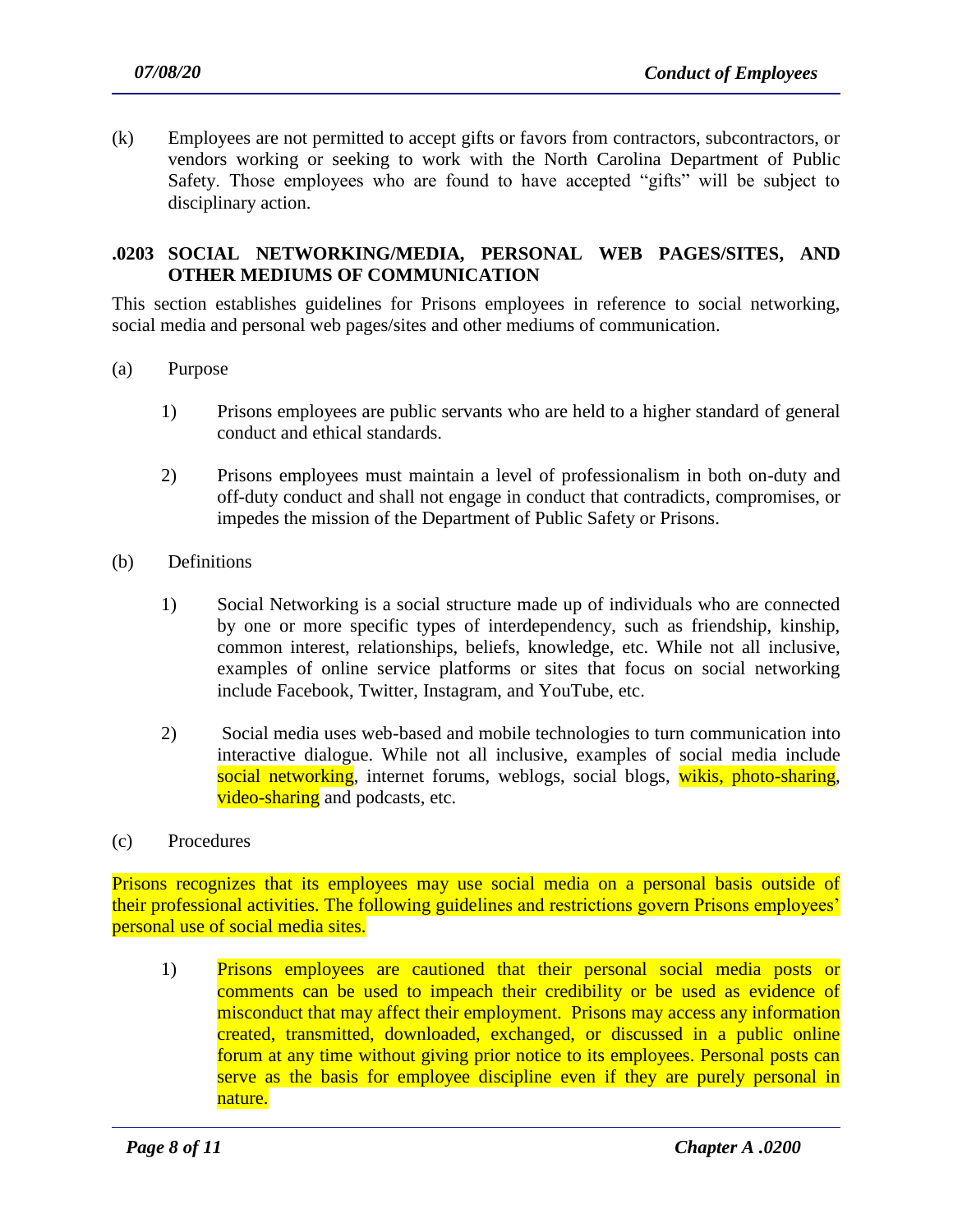- 2) Prisons employees are free to express themselves on social media sites as private citizens. However, this right is limited when Prisons' interests, as an employer and in promoting the efficiency of the public services it performs through its employees, outweigh the employee's interest in commenting upon a particular matter. Such instances will be reviewed on a case-by-case basis, and may result in disciplinary action. Examples include, but are not limited to, instances when an employee's speech:
	- a) Interferes with the Department's ability to discipline its employees;
	- b) Negatively impacts the harmony amongst the Department's employees;
	- c) Has a detrimental impact on the close working relationships among the Department's employees where loyalty and confidences are necessary;
	- d) Impedes the Department's ability to perform its duties;
	- e) Interferes with the Department's ongoing operations and working Relationship with other agencies:
	- f) Undermines the Department's mission;
	- g) Conflicts with the employee's responsibilities within the Department; or
	- h) Amounts to abuse of the employee's authority.
- 3) Prisons employees are further advised that their posts or comments on social may impact their personal safety. Caution should be utilized when disclosing their employment with NCDPS or displaying Prisons' logos, uniforms, badges, state cars, state equipment or similar identifying items.
- 4) Prisons employees are prohibited from posting, broadcasting or disseminating information through social networking, social media, personal web pages/sites, or other mediums of communication the Prison's operational function including but not limited to photographs, videos, audio files, policies, training or any other information. In a publicly accessible forum, the disclosure and/or discussion of security sensitive, proprietary or classified information is strictly prohibited. Employees must act responsibly with the information with which they are entrusted. Failure to comply with these provisions may result in disciplinary action up to and including dismissal.
- 5) Prisons employees are prohibited from posting, broadcasting, or disseminating any material, comments, pictures, artwork, video or other references that are sexual, violent, racial, or ethnically derogatory on social networks, social media, personal web pages/sites, or other social mediums of communications.
- 6) Prisons employees may use personal social media platforms for limited personal communications while at work. However, such use must be in compliance with the Department'[s](https://weare.ncdps.gov/emp/Policies/ITPolicies/DPSInternetAcceptableUsev3.pdf) [Internet](https://weare.ncdps.gov/emp/Policies/ITPolicies/DPSInternetAcceptableUsev3.pdf) [Acceptable Use Policy](https://weare.ncdps.gov/emp/Policies/ITPolicies/DPSInternetAcceptableUsev3.pdf) and [Email Acceptable Use](https://weare.ncdps.gov/emp/Policies/ITPolicies/DPSEmailAcceptableUsev4.pdf)  **Policy**.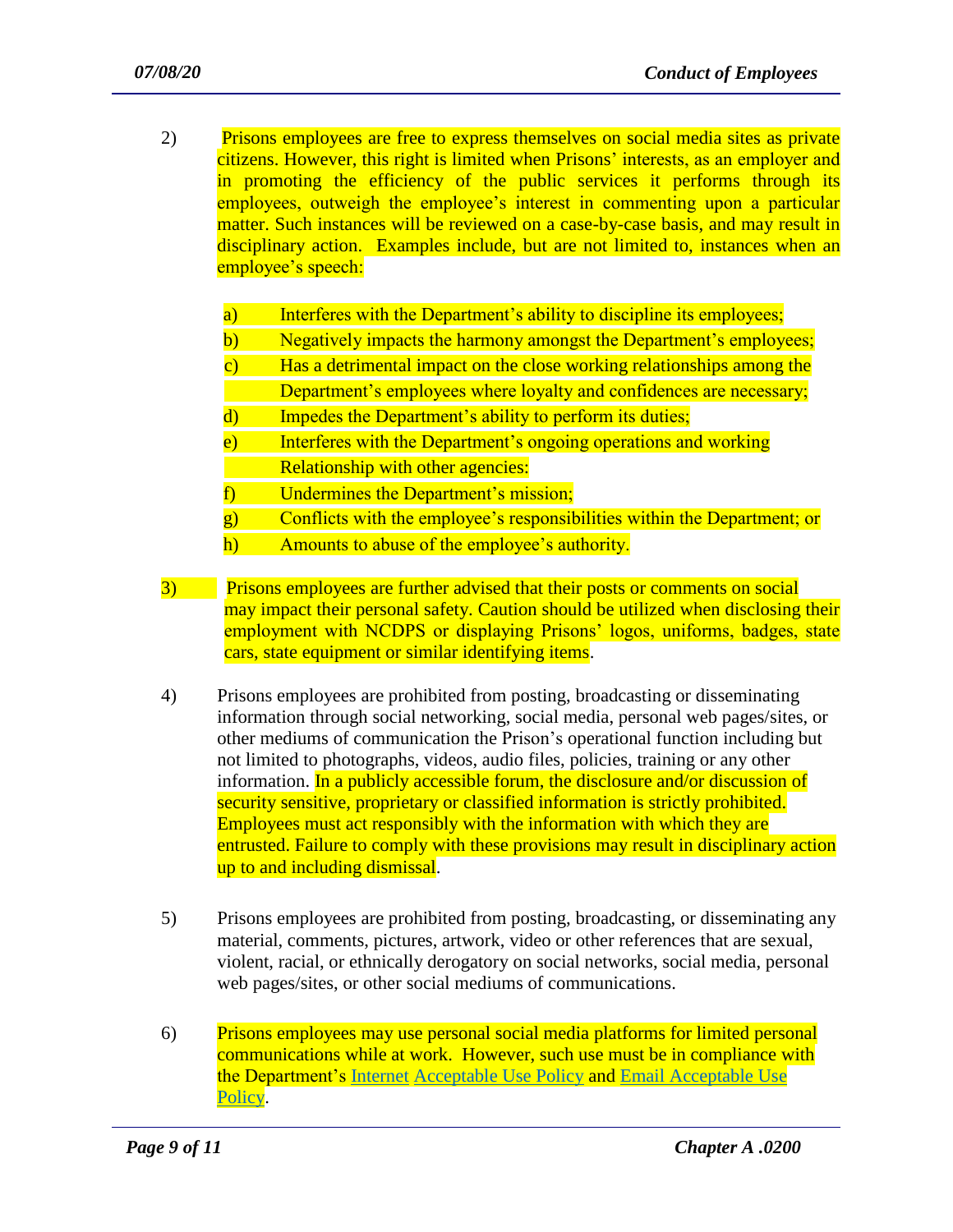- 7) Prisons employees found to be in violation of the Prison's policy on social networking/media, personal web pages/sites, and other mediums of communication will be disciplined in accordance with Department personnel policy up to and including dismissal. **Employees must remember that they may be** perceived by the public as representing DPS and State government as a whole when discussing DPS activities.
	- a. To ensure a distinction between personal and agency views, it is recommended that employees add a disclaimer to their personal social media sites indicating that the opinions or views expressed therein are those of the employee alone and do not represent the views of DPS or any Division or Section.
	- b. The following is example disclaimer language that can be used: "The views expressed on this page are my own and do not necessarily represent the position or opinion of DPS or any Division or Section within."

## **.0204 OFF-DUTY CERTIFIED STAFF CARRYING CONCEALED WEAPONS**

- (a) In accordance with General Statute 14-269 (b) $(9)$ , any NCDPS Adult Correction Prisons certified staff member may carry a concealed weapon "when off-duty, provided that an officer does not carry a concealed weapon while consuming alcohol or an unlawful controlled substance or while alcohol or an unlawful controlled substance remains in the officer's body. If the concealed weapon is a handgun, the officer must meet the firearms training standard of the Division of Adult Correction of the Department of Public Safety".
- (b) Credentials for Certified Staff to Carry Concealed Weapon(s) while off duty.
	- 1) Upon successful completion of initial NCDPS Firearms Training the certified employee will be issued a NCDPS Adult Correction Concealed Carry Credential card.
	- 2) This card shall be carried together with a valid identification whenever the certified staff is carrying a concealed weapon while off-duty.
	- 3) An off-duty certified staff member who has in their possession a concealed weapon and who is approached or addressed by a law enforcement officer, shall immediately disclose to the officer that they are a Certified Correctional employee with NCDPS Prisons and that they have a concealed weapon in their possession. The staff member shall display both the NCDPS-AC Concealed Carry Credential card and the proper identification upon the request of the law enforcement officer.
	- 4) The NCDPS-AC Concealed Carry Credential card is specific to certified staff who carry a concealed weapon off-duty.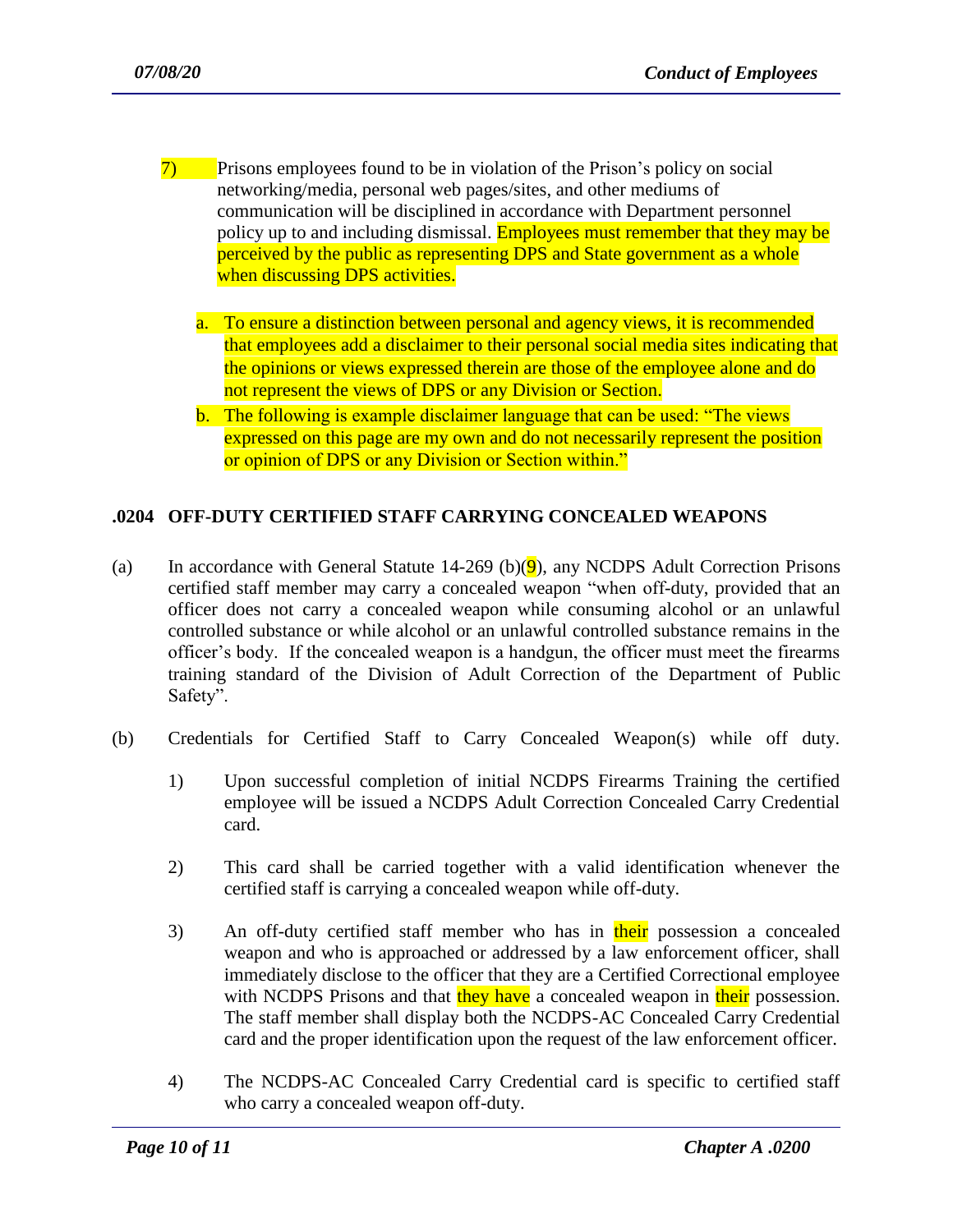- 5) Certified staff are not precluded from having a concealed carry permit pursuant to G.S. 14-415.11 et.seq.
- (c) Issue/Confiscate Credential Cards
	- 1) Certified staff will continue to maintain their issued NCDPS-AC Concealed Carry Credential card unless they are unable to successfully complete annual NC Firearms Refresher training or they no longer hold a certified position with NCDPS Prisons.
	- 2) As per the Personnel Disciplinary Policy and Procedure Manual staff must report to their supervisor within 24 hours any criminal offense for which they received formal notice. The circumstances behind the criminal offense will determine if the certified employee will be required to surrender the NCDPS-AC Concealed Carry Credential card.
	- 3) The NCDPS-AC Concealed Carry Credential card is considered state property and must be surrendered upon termination of employment. Cards must be confiscated and reissued for qualifying employees who change work locations.
- (d) Documentation
	- 1) Each facility shall establish a process for distributing, maintaining, and confiscating NCDPS-AC Concealed Carry Credential cards issued to employees. The process shall be outlined in the facility's standard operating procedures.
	- 2) When presented with the NCDPS-AC Concealed Carry Credential card each employee must sign for the card and acknowledge they are aware of the Statutes and NCDPS Policy and Procedures that govern the NCDPS-AC Concealed Carry Credential card.
	- 3) A list of employees with an active NCDPS-AC Concealed Carry Credential card will be placed in the facility armory. The list will be updated weekly to ensure accuracy.
- (e) A NCDPS-AC Concealed Carry Credential card does not authorize a certified staff person to carry a weapon concealed or otherwise in any of the following:
	- 1) In any area prohibited by 18 U.S.C. § 922 or any other federal law.

- 2) In a correctional facility.
- 3) In a federal building or office.